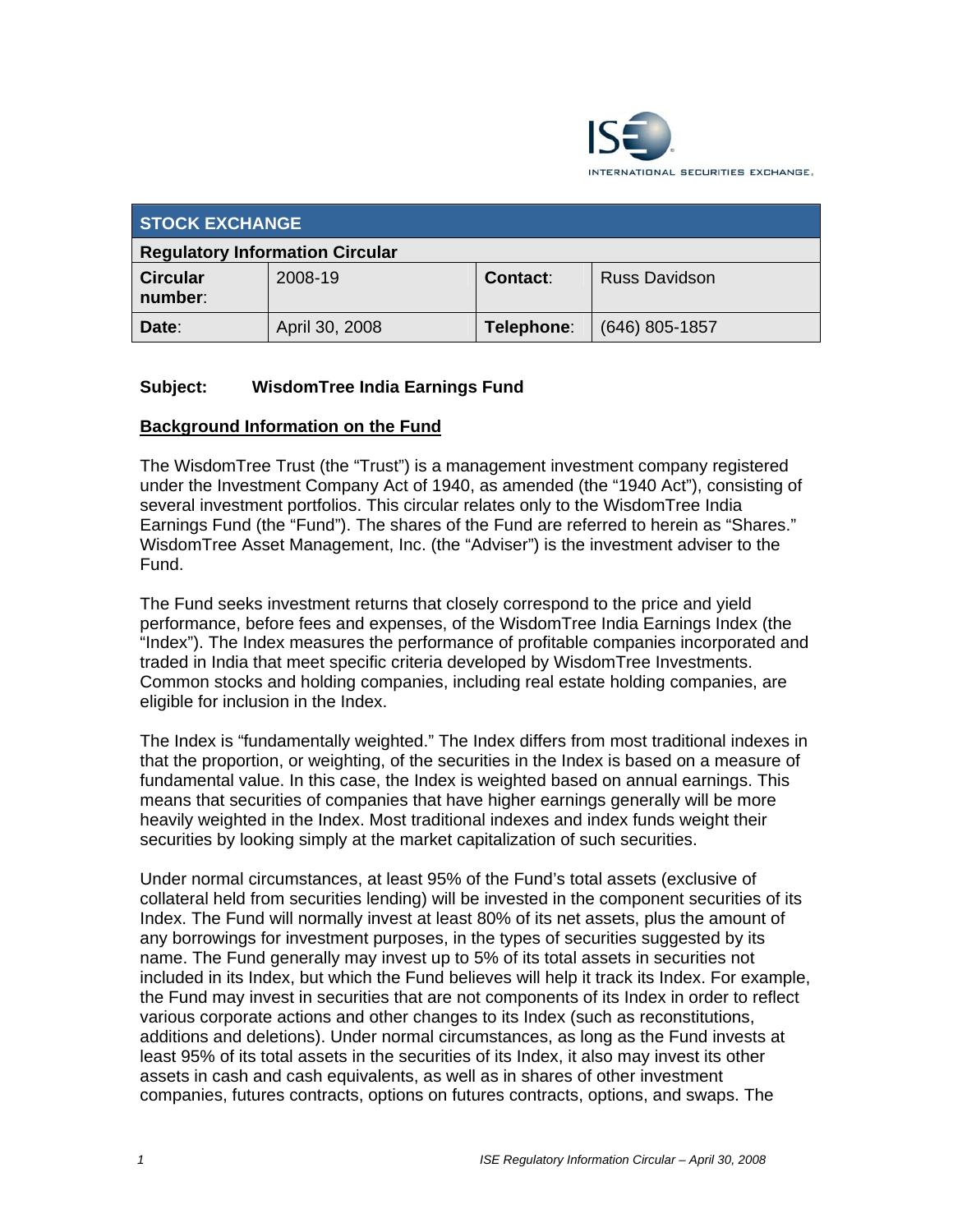Adviser expects that, over time, the correlation between the Fund's performance and that of its Index, before fees and expenses, will be 95% or better.

As described more fully in the Trust's prospectus and Statement of Additional Information, the Fund will issue and redeem Shares on a continuous basis at their net asset value ("NAV") only in large blocks of 100,000 Shares (each, a "Creation Unit"). Creation Units will be issued and redeemed principally in-kind for securities included in the underlying index. Except when aggregated in Creation Units, the Shares may not be redeemed with the Fund.

The Fund pays out dividends, if any, to investors at least annually. The Fund distributes its net realized capital gains, if any, to investors annually.

Shares are held in book-entry form, which means that no Share certificates are issued. The Depository Trust Company or its nominee is the record owner of all outstanding Shares of the Funds and is recognized as the owner of all Shares for all purposes.

The NAV per Share for the Fund is computed by dividing the value of the net assets of the Fund (i.e., the value of its total assets less total liabilities) by the total number of Shares outstanding. Expenses and fees are accrued daily and taken into account for purposes of determining NAV. The NAV of each Fund is determined each business day after the close of trading (ordinarily 4:00 p.m., Eastern Time or "ET") of the New York Stock Exchange. Any assets or liabilities denominated in currencies other than the U.S. dollar are converted into U.S. dollars at the current market rates on the date of valuation as quoted by one or more sources.

The registration statement for the Fund describes the various fees and expenses for the Fund's Shares. For a more complete description of the Fund and the underlying Index, visit the Fund's website at www.wisdomtree.com.

#### **Purchases and Redemptions in Creation Unit Size**

ISE Equity Electronic Access Members ("Equity EAMs") are hereby informed that procedures for purchases and redemptions of Shares in Creation Unit Size are described in the Trust's prospectus and SAI, and that Shares are not individually redeemable but are redeemable only in Creation Unit Size aggregations or multiples thereof.

#### **Principal Risks**

Interested persons are referred to the discussion in the prospectus for the Fund of the principal risks of an investment in the Fund. These include tracking error risk (factors causing the Fund's performance to not match the performance of the underlying index), market trading risk (for example, trading halts, trading above or below net asset value), investment style risk, sector risk, investment approach risk, non-diversification risk, issuer-specific risk, management risk, foreign securities risk, emerging markets risk, small and medium-sized company risk, geographic concentration risk, and currency risks.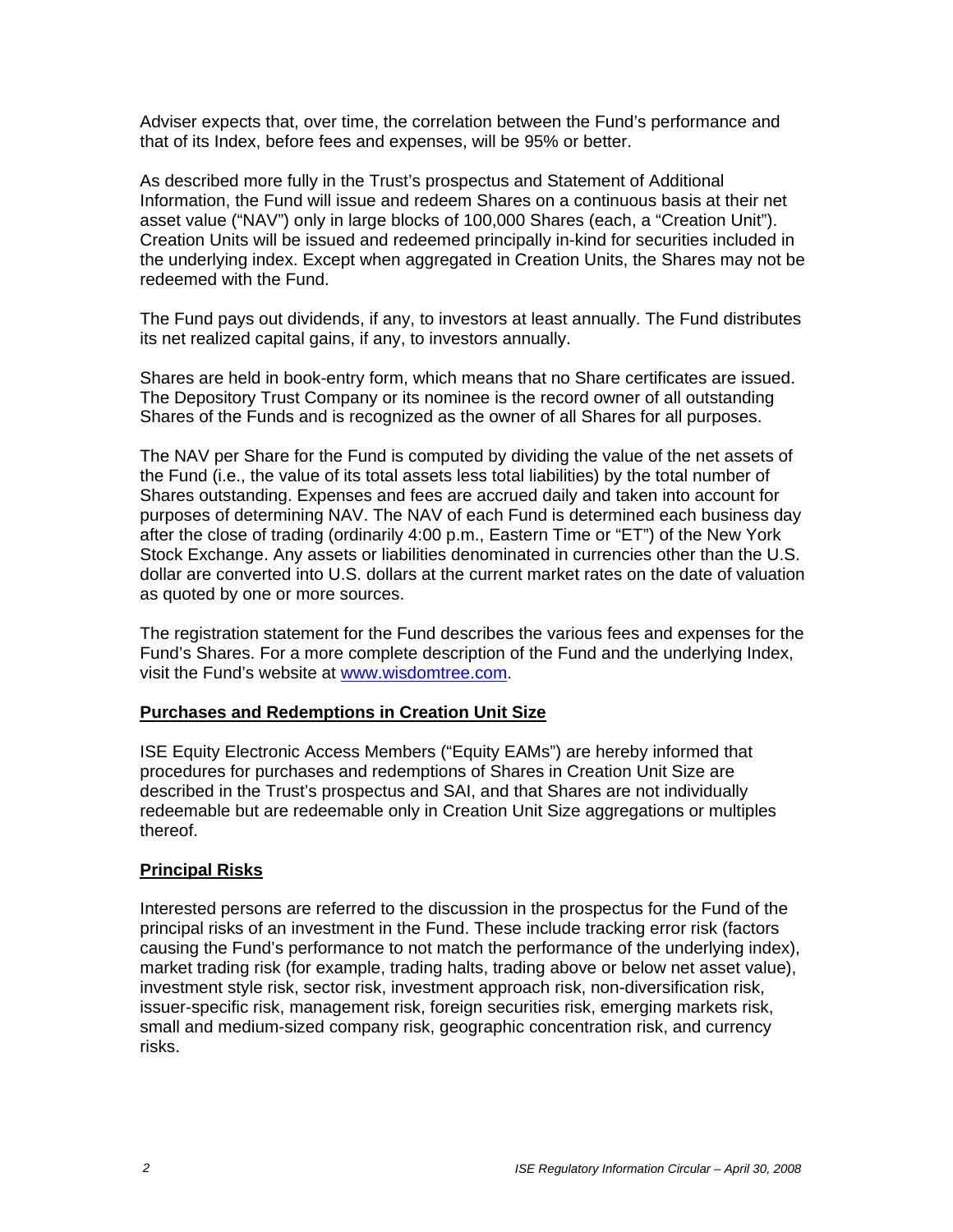## **Exchange Rules Applicable to Trading in the Shares**

Trading in the Shares on ISE is subject to **ISE equity trading rules**.

#### **Trading Hours**

The Shares will trade on ISE between 9:00 a.m. and 4:00 p.m. Eastern Time.

## **Trading Halts**

ISE will halt trading in the Shares of a Trust in accordance with ISE Rule 2101(a)(2)(iii). The grounds for a halt under this Rule include a halt by the primary market because it stops trading the Shares and/or a halt because dissemination of the IIV or applicable currency spot price has ceased, or a halt for other regulatory reasons. In addition, ISE will stop trading the Shares of a Trust if the primary market de-lists the Shares.

#### **Delivery of a Prospectus**

ISE Equity EAMs should be mindful of applicable prospectus delivery requirements under the federal securities laws with respect to transactions in the Fund.

Prospectuses may be obtained through the Fund's website. The prospectus for the Fund does not contain all of the information set forth in the Fund's registration statement (including the exhibits to the registration statement), parts of which have been omitted in accordance with the rules and regulations of the Securities and Exchange Commission ("SEC"). For further information about the Fund, please refer to the registration statement.

In the event that the Fund relies upon an order by the SEC exempting the Shares from certain prospectus delivery requirements under Section 24(d) of the 1940 Act and in the future make available a written product description, ISE Rule 2123(i) requires that Equity EAMs provide to all purchasers of Shares a written description of the terms and characteristics of such securities, in a form prepared by the Trust for the Fund, no later than the time a confirmation of the first transaction in the Shares is delivered to such purchaser. In addition, Equity EAMs shall include such a written description with any sales material relating to the Shares that is provided to customers or the public. Any other written materials provided by an Equity EAM to customers or the public making specific reference to the Shares as an investment vehicle must include a statement in substantially the following form: "A circular describing the terms and characteristics of the Shares of the Fund has been prepared by the Trust and is available from your broker. It is recommended that you obtain and review such circular before purchasing Shares of the Fund. In addition, upon request you may obtain from your broker a prospectus for Shares of the Fund."

A Equity EAM carrying an omnibus account for a non-member broker-dealer is required to inform such non-member that execution of an order to purchase Shares for such omnibus account will be deemed to constitute agreement by the nonmember to make such written description available to its customers on the same terms as are directly applicable to ISE member under this rule.

Upon request of a customer, Equity EAMs also shall provide a copy of the Prospectus.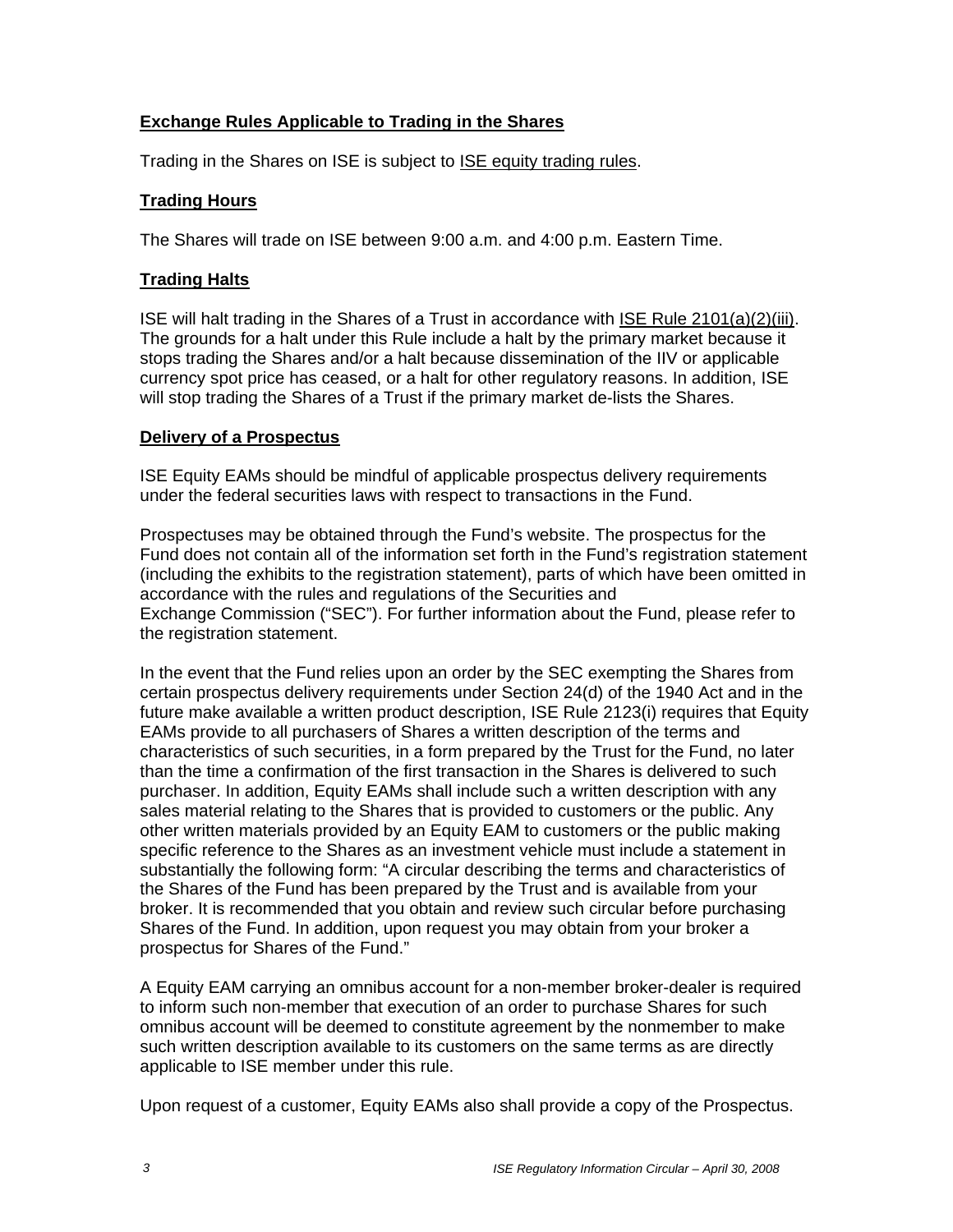#### **Exemptive, Interpretive and No-Action Relief Under Federal Securities Regulations**

The SEC has issued exemptive, interpretive or no-action relief from certain provisions of rules under the Securities Exchange Act of 1934 (the "Act") regarding trading in the above mentioned exchange-traded Fund.

## **Regulation M Exemptions**

Generally, Rules 101 and 102 of Regulation M prohibit any "distribution participant" and its "affiliated purchasers" from bidding for, purchasing, or attempting to induce any person to bid for or purchase any security which is the subject of a distribution until after the applicable restricted period, except as specifically permitted in Regulation M. The provisions of the Rules apply to underwriters, prospective underwriters, brokers, dealers, and other persons who have agreed to participate or are participating in a distribution of securities.

The SEC has granted an exemption from Rule 101 under Regulation M to permit persons participating in a distribution of shares of the above-mentioned Fund to engage in secondary market transactions in such shares during their participation in such a distribution. In addition, the SEC has granted relief under Regulation M to permit persons who may be deemed to be participating in the distribution of Shares of the above-mentioned Fund (i) to purchase securities for the purpose of purchasing Creation Unit Aggregations of Fund Shares and (ii) to tender securities for redemption in Creation Unit Aggregations. Further, the SEC has clarified that the tender of Fund Shares to the Fund for redemption does not constitute a bid for or purchase of any of the Fund's securities during the restricted period of Rule 101. The SEC has also granted an exemption pursuant to paragraph (e) of Rule 102 under Regulation M to allow the redemption of Fund Shares in Creation Unit Aggregations during the continuous offering of Shares.

#### **Customer Confirmations for Creation or Redemption of Fund Shares (SEC Rule 10b-10)**

Broker-dealers who handle purchases or redemptions of Fund Shares in Creation Unit size for customers will be permitted to provide such customers with a statement of the number of Creation Unit Aggregations created or redeemed without providing a statement of the identity, number and price of shares of the individual securities tendered to the Fund for purposes of purchasing Creation Unit Aggregations ("Deposit Securities") or the identity, number and price of shares to be delivered by the Trust for the Fund to the redeeming holder ("Redemption Securities"). The composition of the securities required to be tendered to the Fund for creation purposes and of the securities to be delivered on redemption will be disseminated each business day and will be applicable to requests for creations or redemption, as the case may be, on that day. This exemptive relief under Rule 10b-10 with respect to creations and redemptions is subject to the following conditions:

1) Confirmations to customers engaging in creations or redemptions must state that all information required by Rule 10b-10 will be provided upon request;

2) Any such request by a customer for information required by Rule 10b-10 will be filed in a timely manner, in accordance with Rule 10b-10(c);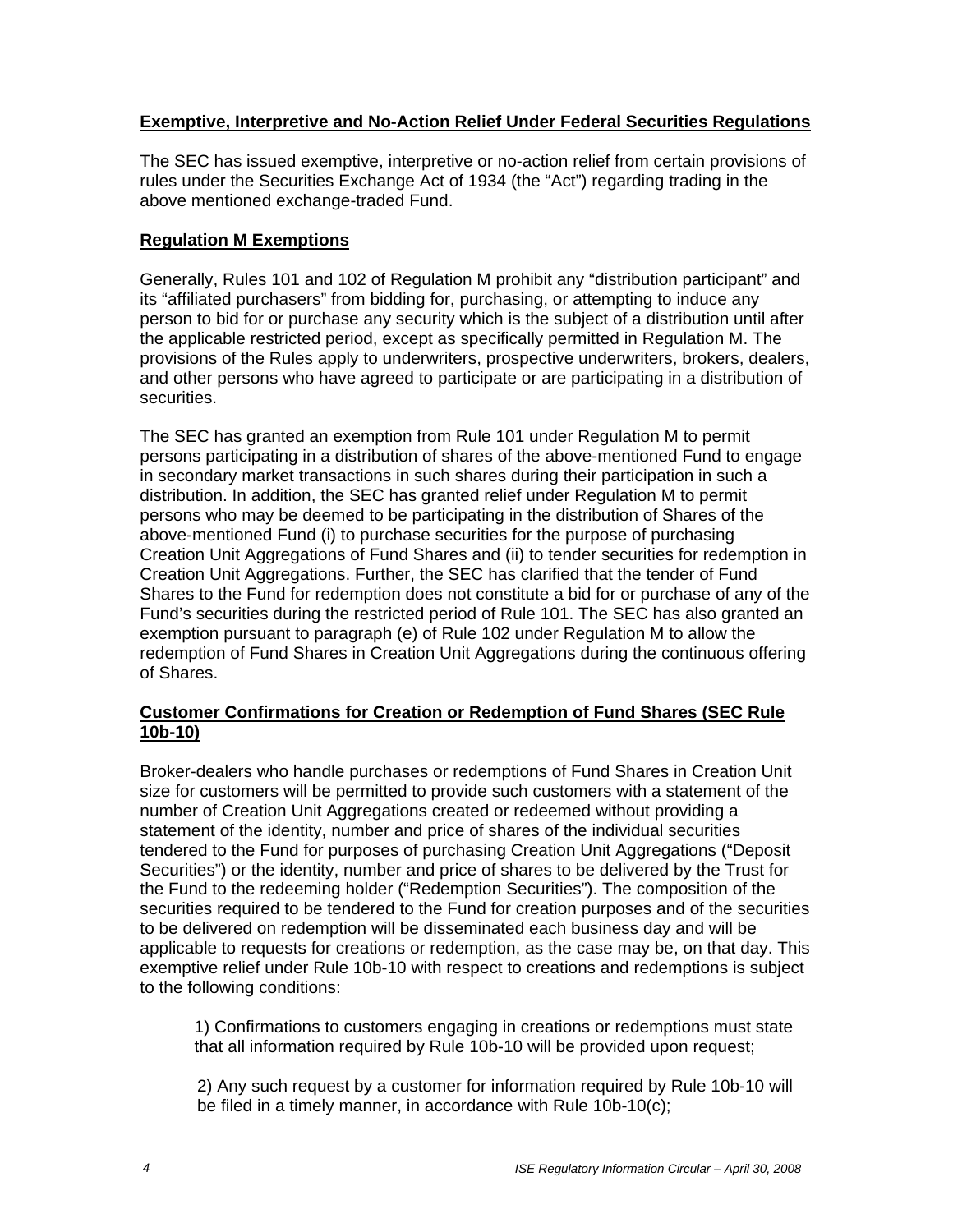3) Except for the identity, number and price of shares of the component securities of the Deposit Securities and Redemption Securities, as described above, confirmations to customers must disclose all other information required by Rule 10b-10(a).

#### **SEC Rule 14e-5**

An exemption from Rule 14e-5 has been granted to permit any person acting as a dealer-manager of a tender offer for a component security of the Fund (1) to redeem Fund Shares in Creation Unit Aggregations from the issuer that may include a security subject to such tender offer and (2) to purchase Fund Shares during such tender offer. In addition, a no-action position has been taken under Rule 14e-5 if a broker-dealer acting as a dealer-manager of a tender offer for a security of the Fund purchases or arranges to purchase such securities in the secondary market for the purpose of tendering such securities to purchase one or more Creation Unit Aggregations of Shares, if made in conformance with the following:

1) such bids or purchases are effected in the ordinary course of business, in connection with a basket of 20 or more securities in which any security that is the subject of a distribution, or any reference security, does not comprise more than 5% of the value of the basket purchased; or

2) purchases are effected as adjustments to such basket in the ordinary course of business as a result of a change in the composition of the underlying index; and

3) such bids or purchases are not effected for the purpose of facilitating such tender offer.

#### **Section 11(d)(1); SEC Rules 11d1-1 and 11d1-2**

Section 11(d)(1) of the Act generally prohibits a person who is both a broker and a dealer from effecting any transaction in which the broker-dealer extends credit to a customer on any security which was part of a new issue in the distribution of which he participated as a member of a selling syndicate or group within thirty days prior to such transaction. The SEC has clarified that Section 11(d)(1) does not apply to broker-dealers that are not Authorized Participants (and, therefore, do not create Creation Unit Aggregations) that engage in both proprietary and customer transactions in Shares of the Fund in the secondary market, and for broker-dealer Authorized Participants that engage in creations of Creation Unit Aggregations. This relief is subject to specific conditions, including the condition that such broker-dealer (whether or not an Authorized Participant) does not, directly or indirectly, receive from the fund complex any payment, compensation or other economic incentive to promote or sell the Shares of the Fund to persons outside the fund complex, other than non-cash compensation permitted under NASD Rule 2830(l)(5)(A), (B) or (C). (See letter from Catherine McGuire, Chief Counsel, SEC Division of Market Regulation, to Securities Industry Association, Derivative Products Committee, dated November 21, 2005.) The SEC also has taken a no-action position under Section 11(d)(1) of the Act that broker-dealers may treat Shares of the Fund, for purposes of Rule 11d1-2, as "securities issued by a registered open-end investment company as defined in the Investment Company Act" and thereby extend credit or maintain or arrange for the extension or maintenance of credit on Shares that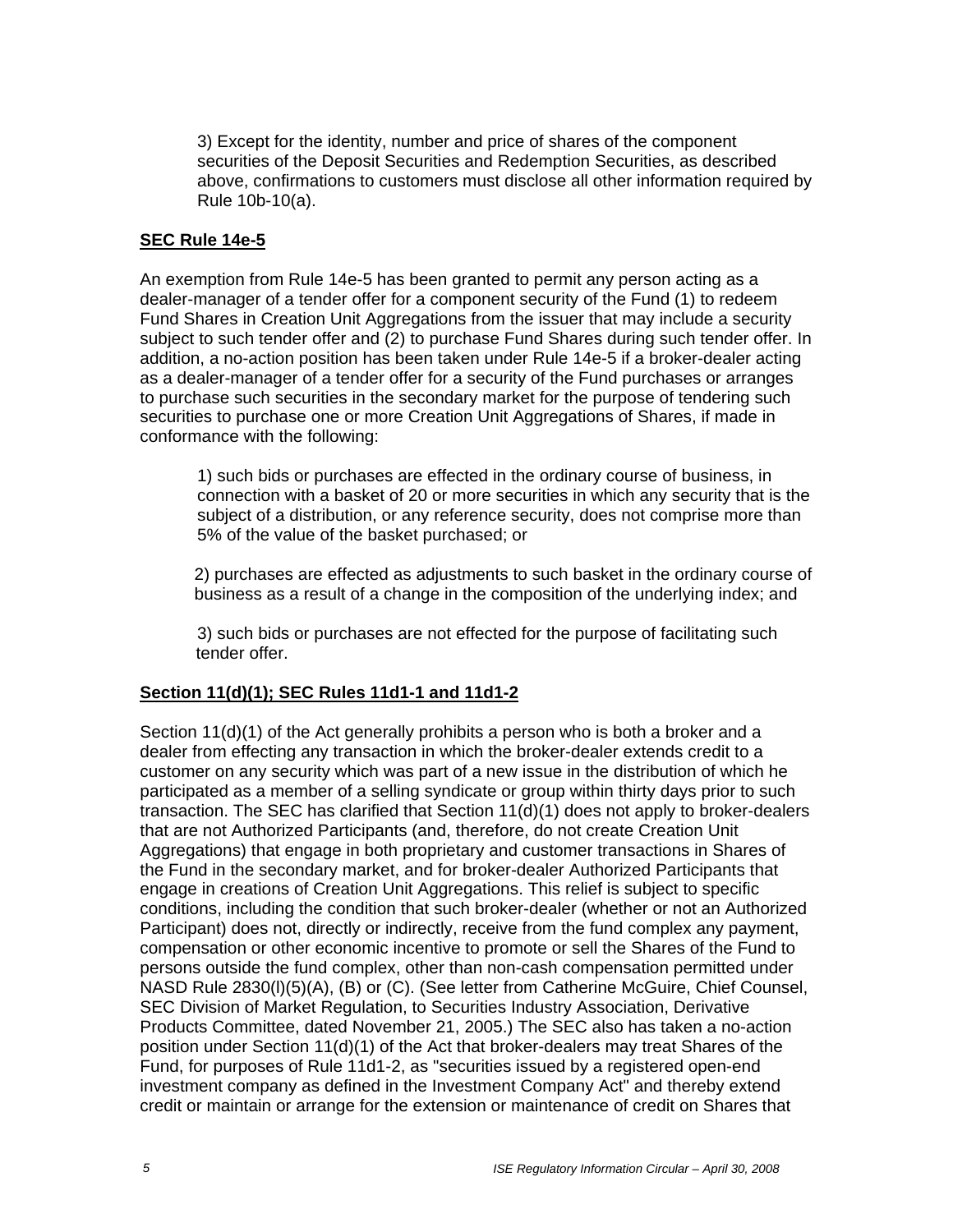have been owned by the persons to whom credit is provided for more than 30 days, in reliance on the exemption contained in the rule.

#### **SEC Rule 15c1-5 and 15c1-6**

The SEC has taken a no-action position with respect to Rule 15c1-5 and Rule 15c1-6 as to the required disclosure of control by a broker or dealer with respect to creations and redemptions of Fund Shares and secondary market transactions therein. (See letter from Catherine McGuire, Chief Counsel, SEC Division of Market Regulation, to Securities Industry Association, Derivative Products Committee, dated November 21, 2005.)

#### **This Regulatory Information Circular is not a statutory prospectus. ISE Equity EAMs should consult the prospectus for a Trust and the Trusts' website at www.wisdomtree.com for relevant information.**

Please contact me with any inquiries regarding this Regulatory Information Circular.